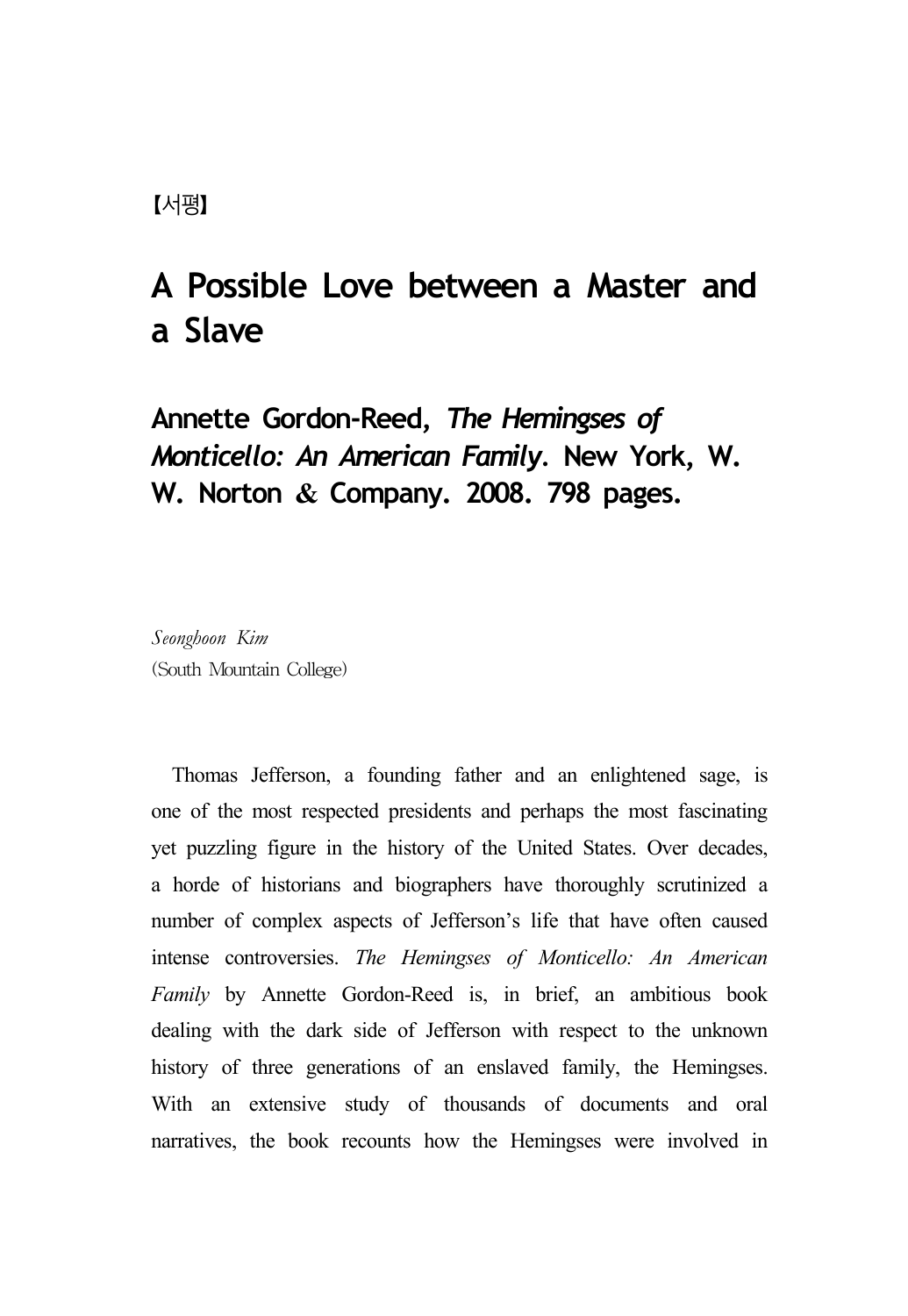and developed a complicated relationship with the third president of the U.S. at Monticello, from the birth of Elizabeth Hemings in 1735 to what happened to her descendants after Jefferson's death in 1826.

Gordon-Reed's focal point, however, is still on the alleged intimate relationship between Jefferson and Sally Hemings, Elizabeth's youngest daughter. There is a long-standing controversy as to whether Sally's six children were fathered by the president, an issue on which the author sheds a new light in her previous sensational work, *Thomas Jefferson and Sally Hemings: An American Controversy* (1997). Now that the controversy has been partially settled by a DNA study from 1998, which demonstrated a match between a descendant of the Jefferson male line and a descendant of Easton Hemings, Sally's youngest son, the author delves further into the relationship, suggesting that the master-slave sexual relationship was a consensual one based on "love" (367). With an in-depth discussion of how the liaison began during their stay in Paris in 1789, when Jefferson was serving as the U.S. ambassador to France, and how it developed into a life-long relationship, the author carefully observes some crucial factors—law and social status surrounding interracial relationships at the turn of the eighteenth century, relations between older men and younger women, and the personal attributes of Jefferson. Not surprisingly, as to the specifics of how the Jefferson-Hemings relationship started and developed, and of the feelings the two individuals may have had toward each other, Gordon-Reed, as many historians do, often relies on her own abstract reasoning or imagination, simply because of "the absence of words" (316). Also, she draws from the specific contexts of slavery and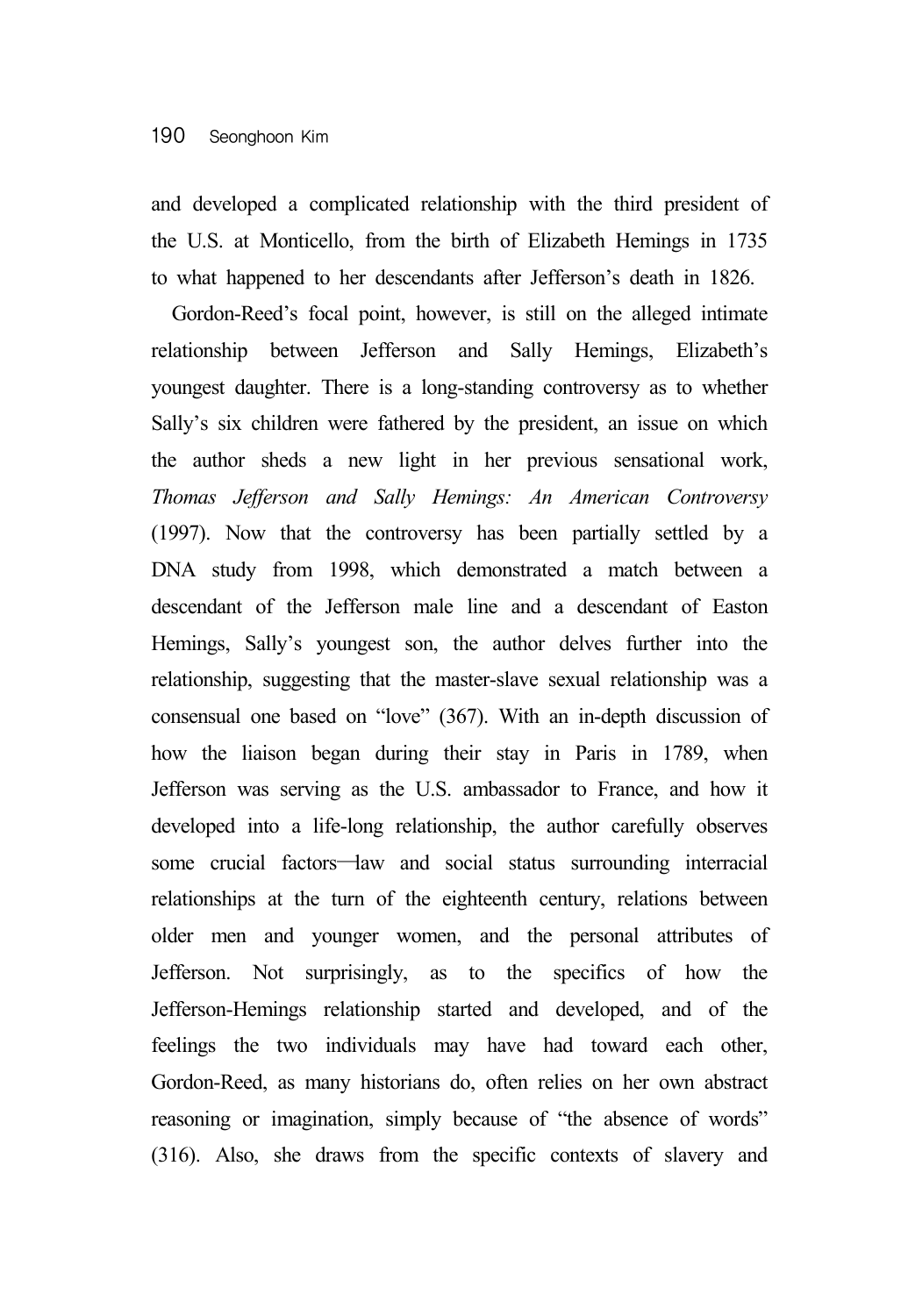social circumstances at that time in order to compensate for the lack of objective evidence.

First, Gordon-Reed underscores the fact that because Virginia law did not apply in Paris, where Sally was defined as free, the master-slave relationship between Jefferson and Sally would have changed accordingly; when the two lived in Paris, the status of Jefferson as a master was greatly weakened, while Sally's free status was increased. The author also observes that their relationship could have begun with the possibility that Jefferson functioned as a father figure for young Sally: "There is always a great danger of their sliding out of the quasi-father/daughter configuration into the role of lovers or potential spouses" (296). Importantly, she notes that Sally was not only a "bright" mulatto who resembled the race of Jefferson. She was also a half-sister of Jefferson's deceased wife, Martha Wayles Jefferson, which made their relationship complicated but predictable. Because Sally might have resembled Martha in many respects, and because it had been seven years after Martha's death by the time they went to Paris, it is likely that Jefferson was so emotionally attracted to Sally that he considered her a future mistress. Lastly, Gordon-Reed points to "Jefferson's overall easiness of manner with people" and his encounter with Sally, which would have been "smooth and even" (269); Jefferson was an affable, charming, peace-loving, and promise-keeping person, and Sally probably trusted in his seemingly positive attitude.

Drawing from these assumptions, Gordon-Reed asserts that it is doubtful that Sally never loved her master, Jefferson, and vice-versa. She writes, "The difference between being forced, physically or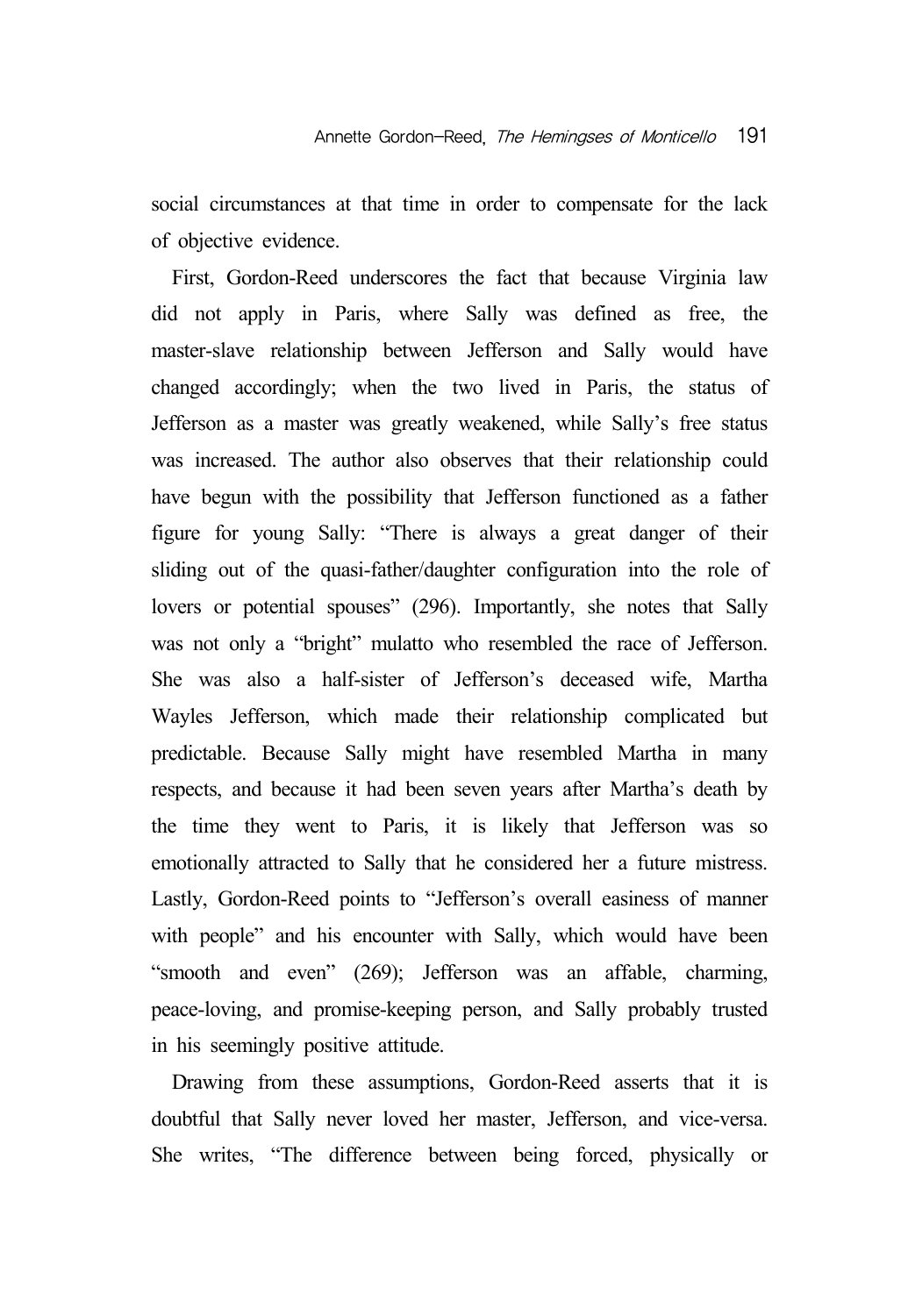# 192 Seonghoon Kim

psychologically, by a man and being charmed by him would have made all the difference in the world" to Sally (320). As for Jefferson, the author quotes one of Jefferson's great-granddaughters; Jefferson "loved her dearly" (372). For Gordon-Reed, there is a prejudice of modern eyes against the Jefferson-Hemings relationship; since the sexuality of enslaved African American women was inherently and perpetually degraded within slavery, modern observers tend to think that it is highly unlikely that there was love or romance between master and slave; acknowledging love in a master-slave relationship can be a powerful excuse for slavery. She observes that modern people usually have "the idea that Sally Hemings, an enslaved woman, was simply too indelibly degraded to be considered 'lovable' by a man like Jefferson, and that Jefferson, a slave owner, was simply too implacably evil for Hemings to have loved" (354). This reasoning leads to a conclusion that the Jefferson-Hemings sexual relationship may have involved love. Indeed, the author's argument is provocative but plausible. It is not unlikely, as she observes, that an enslaved woman would have consensual sex with a master who is kind and affable, a relationship that actually resulted in many mixed-blood people (e.g. mulatto, quadroon, or octoroon) in the eighteenth and nineteenth centuries.

Nevertheless, Gordon-Reed's envisaging the puzzling Jefferson-Hemings relationship as based on "authentic" love raises many questions that undermine her efforts to rescue Sally from the silence of history, thus requiring further, careful discussion. Even if she speculates on many other forms of master-slave relations of the time, the author seems to understand the relationship only in terms of a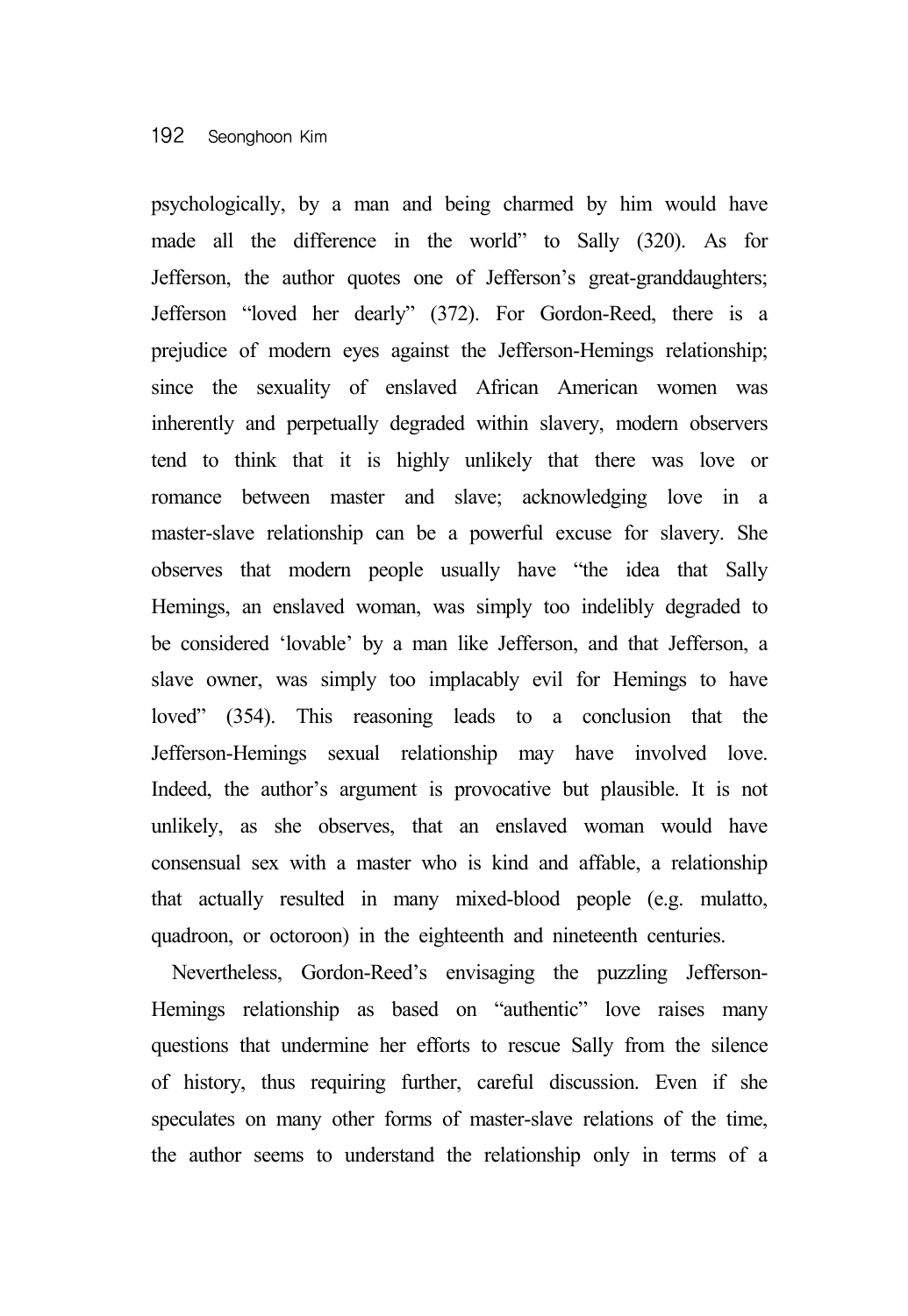binary opposition: love or rape. Yet, just as the relationship does not necessarily imply sexual exploitation, as the author believes, it does not necessarily involve romance. Likewise, suggesting that the Jefferson-Hemings relationship was a long-term sexual one does not necessarily mean that Sally's sexuality was as degraded as that of other contemporary enslaved women. Unless it was a forced rape or unwilling sex regularly perpetrated by an evil master, much like the case of Robert Newsom and Celia in 1855, it was quite possible for an enslaved woman to have a sexual relationship based on mutual consent with her master.

The likelihood of negotiation between a master and a slave woman for their consensual sex is compelling. Notably, Madison Hemings, Sally Hemings's son, employed the terms "treaty" and "concubine" in describing what happened in Paris between Jefferson and Hemings (106). The two words, put together, offer no indication of love or romance. Rather, they indicate something political, somewhere in between love and rape, in which a couple seeks improvements from each other. Sally may have negotiated for the "manumission" of their children at her own expense; Jefferson freed their three sons, Eston, John, and Madison Hemings, before he died in 1826, while he never did it for Sally. As the author herself argues, the sex of Sally and Mary Hemings, Sally's oldest sibling who became a common law wife of Thomas Bell, with their masters was rather strategic as "their own way" to achieve "exactly what they wanted" (324): the freedom of their family and future children. It was not unheard of for a slave woman in nineteenth century to use white men for her own goal; a well-known case is Harriet Ann Jacobs in North Carolina, author of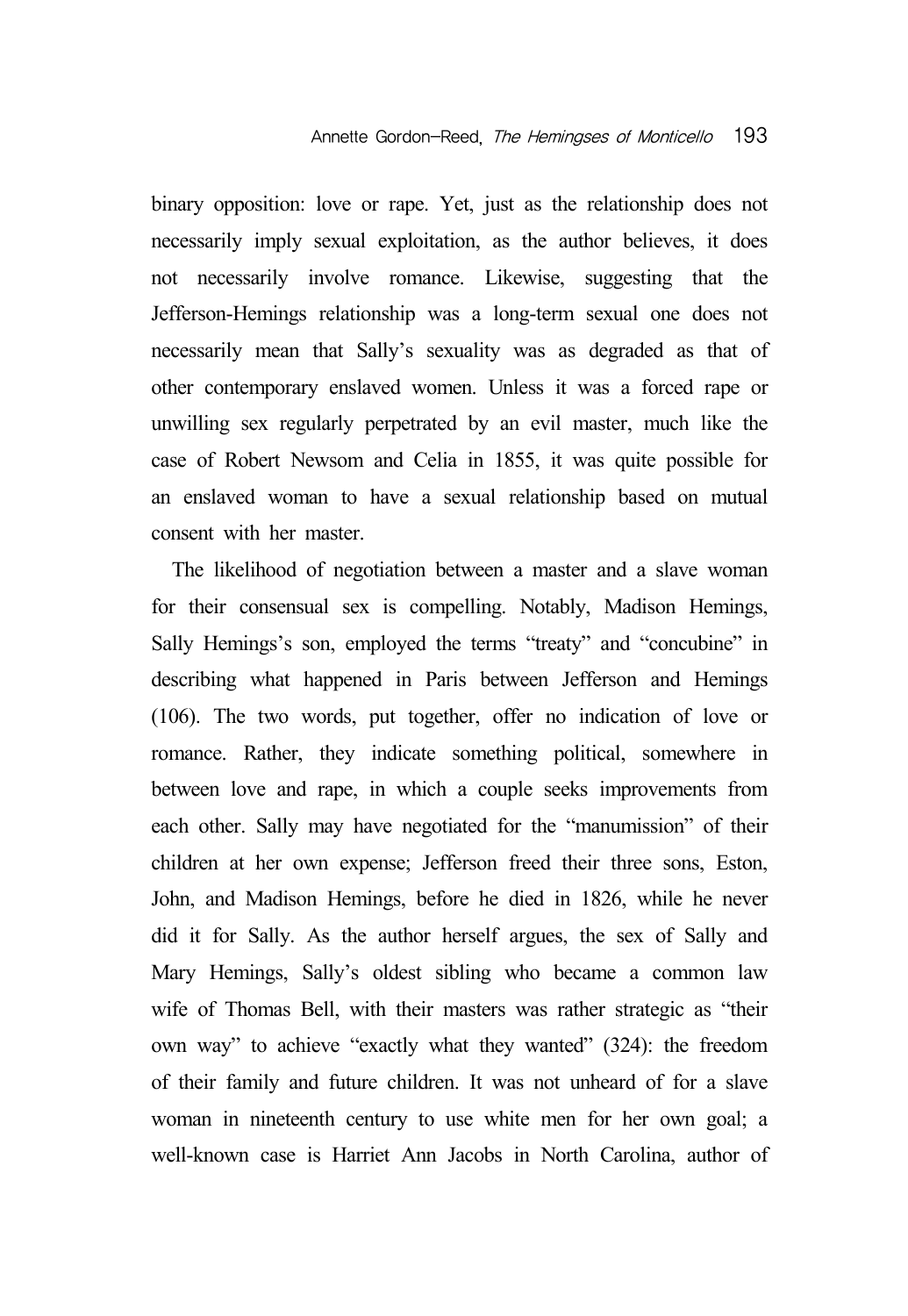autobiographical novel *Incidents in the Life of a Slave Girl* (1861), who formed a consensual "love" with a white lawyer, Samuel Sawyer, in order to ward off her owner, Dr. James Norcom who sexually harassed her for years.

For Jefferson too, sex with Sally would not have had to involve either love or rape. Had Jefferson been such a rational, practical, conscientious kind of person who was always scrupulous about his reputation, living a perfect double life between the private and the public, he could well have managed to manipulate Sally without resorting to the binarism of love vs. rape. Jefferson, as Gordon-Reed describes, was *tactical* enough in dealing with his slaves to get what he wanted from them—voluntary obedience, loyalty, and affection. By appealing to his slaves' emotions and by "doing things to make them feel bound and grateful to him" (303), he developed and maintained his own ways to be dominant. Such a characterization of Thomas Jefferson, therefore, is useful for the author's argument that Jefferson was psychologically coercive enough to persuade Sally Hemings to be his mistress. A challenging question arises: could such a civilized and tactical slaveholder truly have fallen and remained "in love" with one of his slaves?

In attempting to answer this question, Gordon-Reed employs rather conceptual terms such as "universality" or "commonality" regarding the man-woman relationship, engaging in deductive reasoning. For instance, she contends that Jefferson and Sally should not be thought of as "living in different universes" (312). Gordon-Reed, in that way, seems to believe that an emphasis on the universal emotion of human beings is the only way to avoid degrading Sally's sexuality or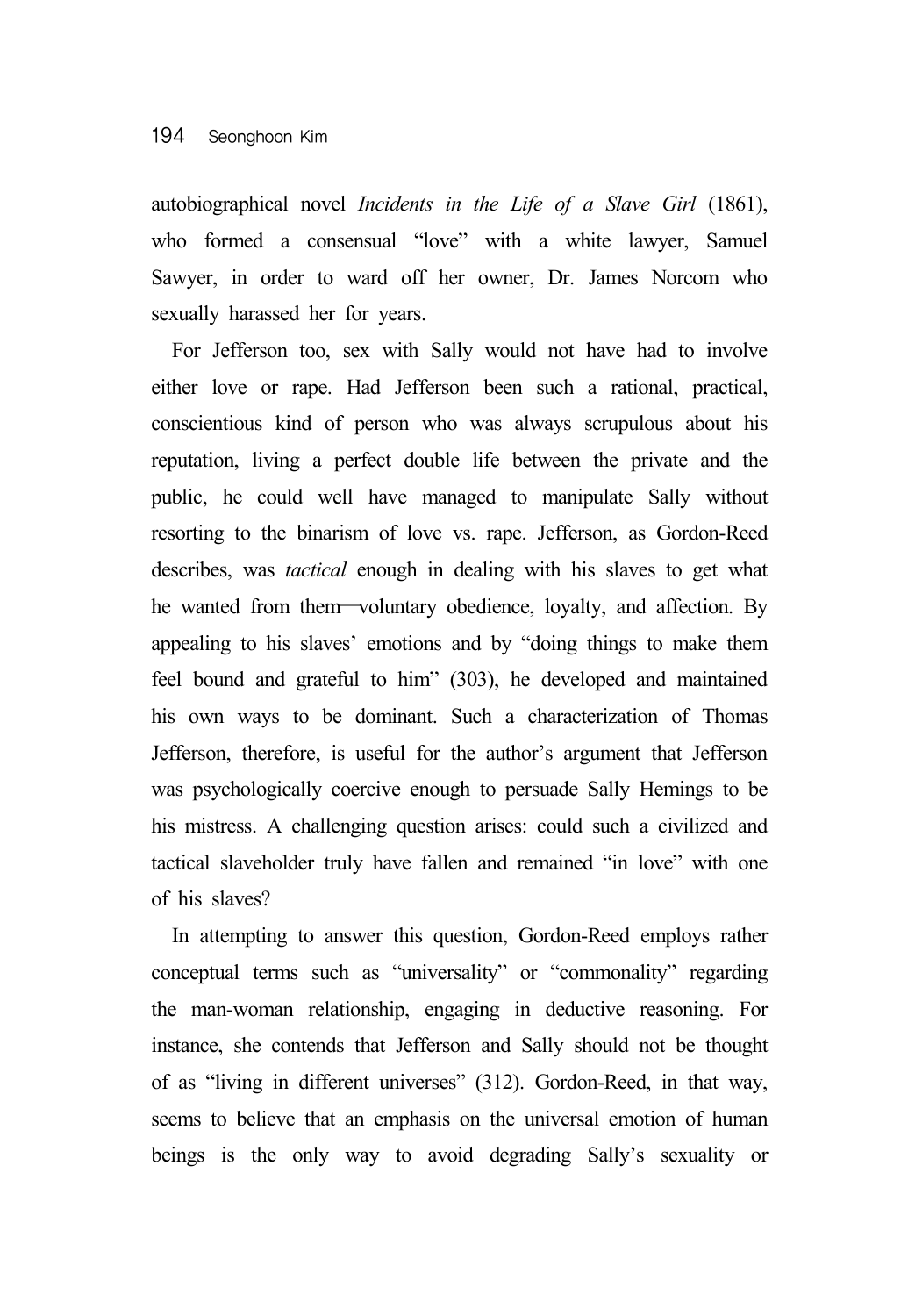suggesting rape, and to restore her as an autonomous individual in history; to be a worthy and full-fledged individual, Sally should be presented as "falling in love." Ironically, such reasoning makes the author overlook the simple "universal" fact that not everyone engaging in consensual sex falls in love. In fact, a slave woman falling in love with her master seems as implausible as Pocahontas's alleged love for John Smith or John Rolfe, if not more so.

Jefferson's articulation of his philosophy on African-Americans in *Notes on the State of Virginia*, some of which Gordon-Reed quotes, makes it more troubling to accept the alleged love of Jefferson for Sally. Jefferson articulates that white skin is more aesthetically attractive than black skin "because it enabled whites to blush and thus to display sincere emotions, 'the expression of every passion' " (271). Here, that Sally Hemings had these kinds of attributes associated with white standards of beauty such as blushing and flowing hair, is rather suggestive. Furthermore, Jefferson, as a man of the American Enlightenment, maintained that mixed-race people were a better race than the 100 percent blacks. Jefferson said, as Gordon-Reed points out also, that the racial intermixture "brought on 'improvement[s] in body and mind' of black people" (272).

Jefferson's theory of an improved race works within the binarism between the civilized and the uncivilized that excuses the domination of whites with regard to slavery and colonialism. The same idea may have applied to possessing Sally, a young pretty slave girl, as his "concubine"; there is no difference between Jefferson, who loved "beautiful things" based on a white standard of beauty and accordingly selected Sally as a mistress for his future life, and a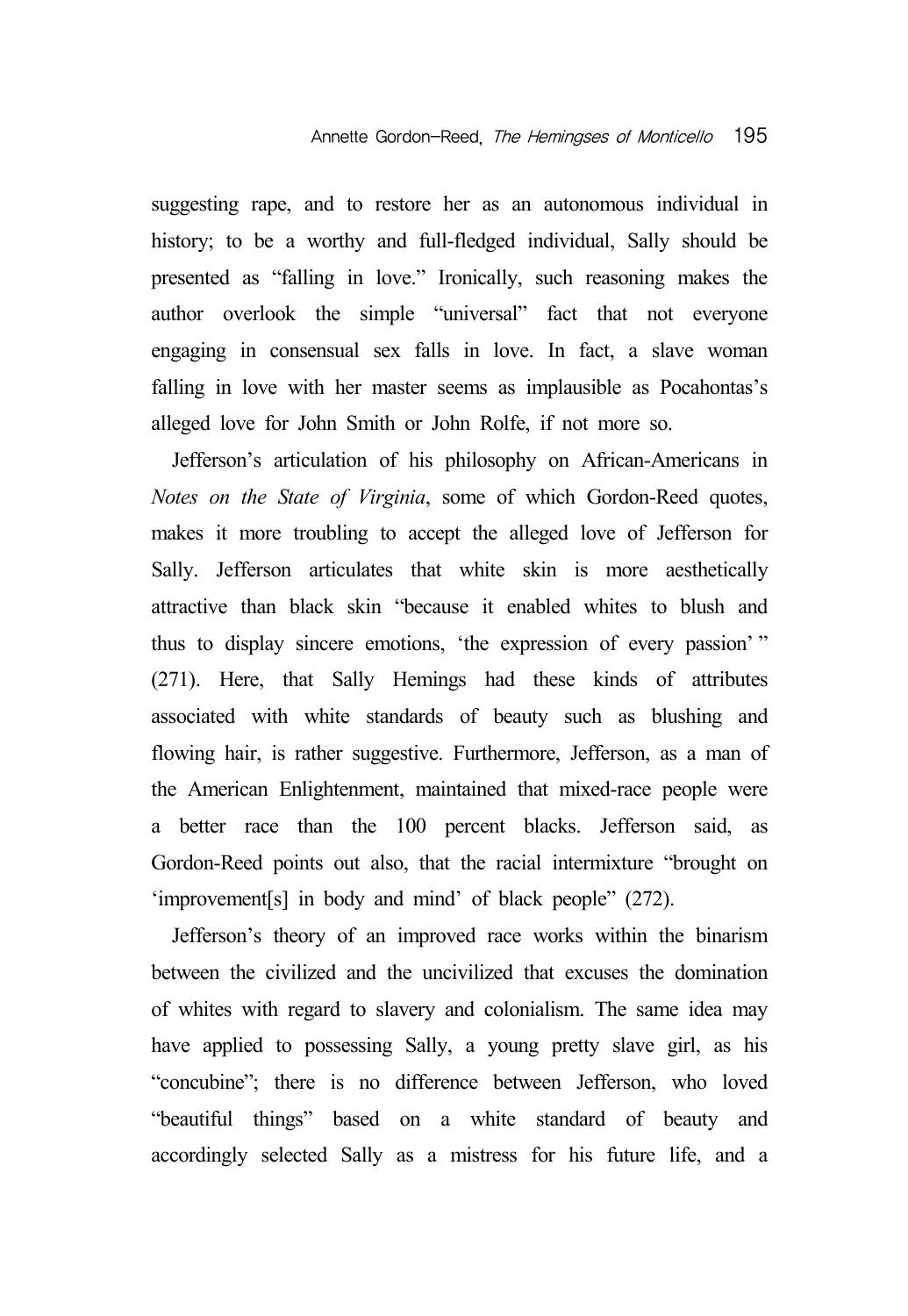master, who chose his best quality of "things," slaves, for his business at a slave auction. For him, Sally, as merely a kind of improved race produced by the intermixture of whites and blacks, may have been nothing but the best item on the market. It is likely that he desired her beautiful, enslaved body, not loving her as a whole free human. This still implies a one-sided domination in consensual sex, if not unwilling rape, something always possible within slavery.

As for Sally, Gordon-Reed seems to overestimate her ability to judge in order to dismiss the possibility of rape. She argues that in Paris, Sally "thought rationally about her situation and came to a conclusion" and "could speak to Jefferson in a different voice" (362), as the slave girl would have been aware of the revolutionary atmosphere in the city regarding slavery. Perhaps, that is why Sally boldly declared that she would remain in Paris, and that resulted in Jefferson's "solemn pledge that her children should be freed at the age of twenty-one years" (326). However, no matter how "intelligent" she may have been (259), Sally was only sixteen at that time in Paris when she was first pregnant with Jefferson's child, while Jefferson was forty-six. The young girl must have been bewildered by the situation, and perhaps she could not help but opt for the "treaty."

According to her son Madison Hemings, Sally had been clearly aware of what returning to Virginia would mean: being re-enslaved. If so, Sally could have chosen to remain in France to obtain freedom at any cost, because slaves could sue for their freedom in the French admiralty courts. But Sally finally agreed to return to Virginia with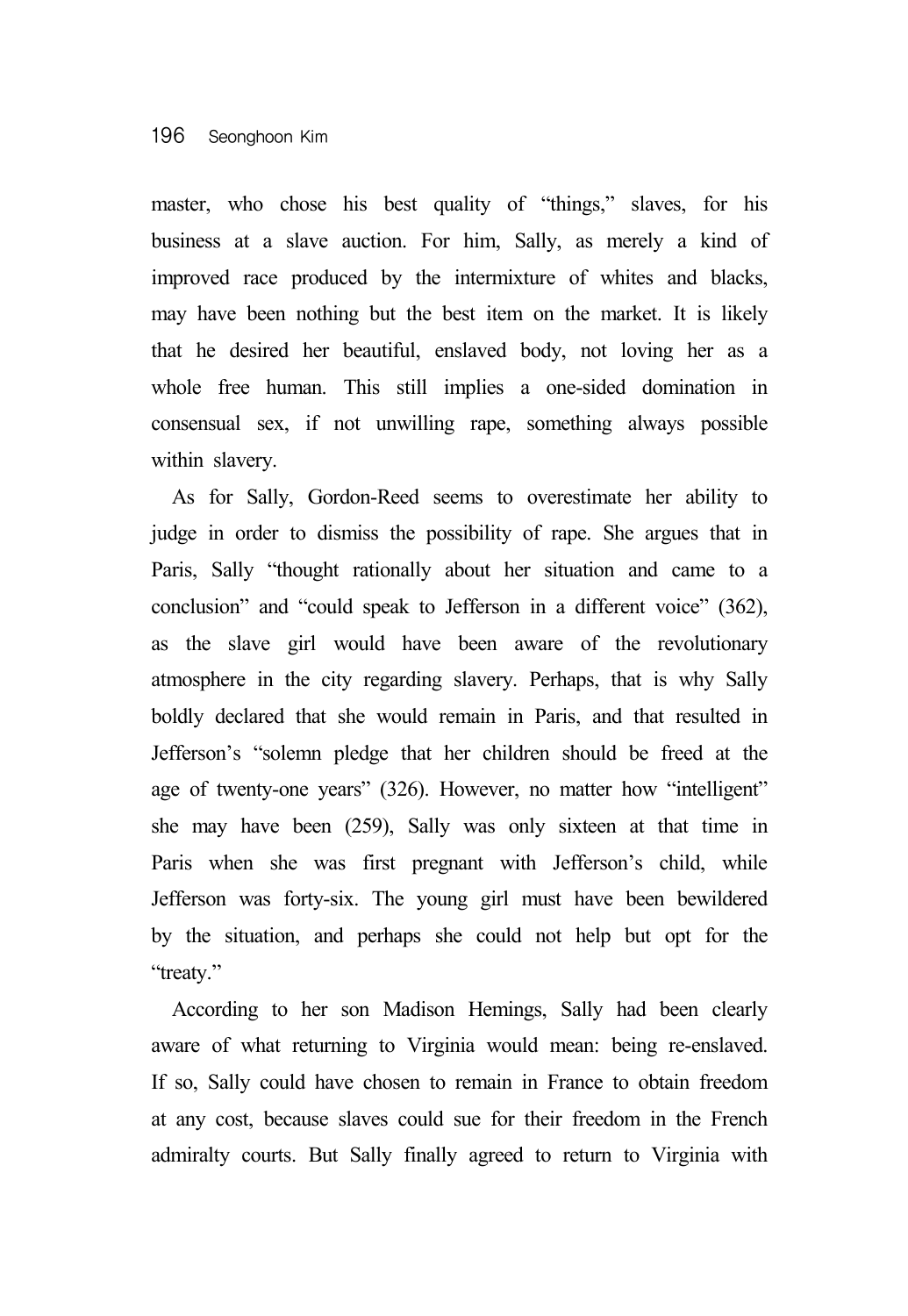Jefferson, solely relying on his "pledge." Questions would arise. How could she have trusted him so? Was she willing to sacrifice her own freedom for that of her future children? Did she just love him so much that she simply relied on the "pledge?" We have no way of knowing, of course, yet Sally may have thought that only Jefferson "would be most able to end slavery for her children along with all the problems associated" with African Americans (337). This is not to say that her decision was naïve, but that her fate was completely dependent on Jefferson regardless of where she was simply because the master was still psychologically coercive and dominant in Paris, where Virginia law is ineffective.

The Jefferson-Hemings relationship reflects the fundamental nature of a master-slave relationship at that time, for "the idea of their love has no power to change the basic reality of slavery's essential inhumanity" (365). Though there may have been a "treaty," Jefferson controlled Sally's thinking and decision making, so Sally returned to the status quo that the privileged white man maintained. As a result, the slave woman was never freed and remained silent in Monticello, a showcase of Jefferson's version of slavery who was kept under perfect control until his death, and was often ridiculed as "Black Sal" by Jefferson's enemies. If Jefferson had loved Sally so much, as Gordon-Reed suggests, that he would have willingly taken the risk of being publicly mocked, one would really wonder if he would have tried to leave some records of the relationship with Sally in any form that revealed his feelings toward her for generations to come. As we know, however, no documented information on Sally is available, which made her "mysterious" (657). Richard M. Johnson, a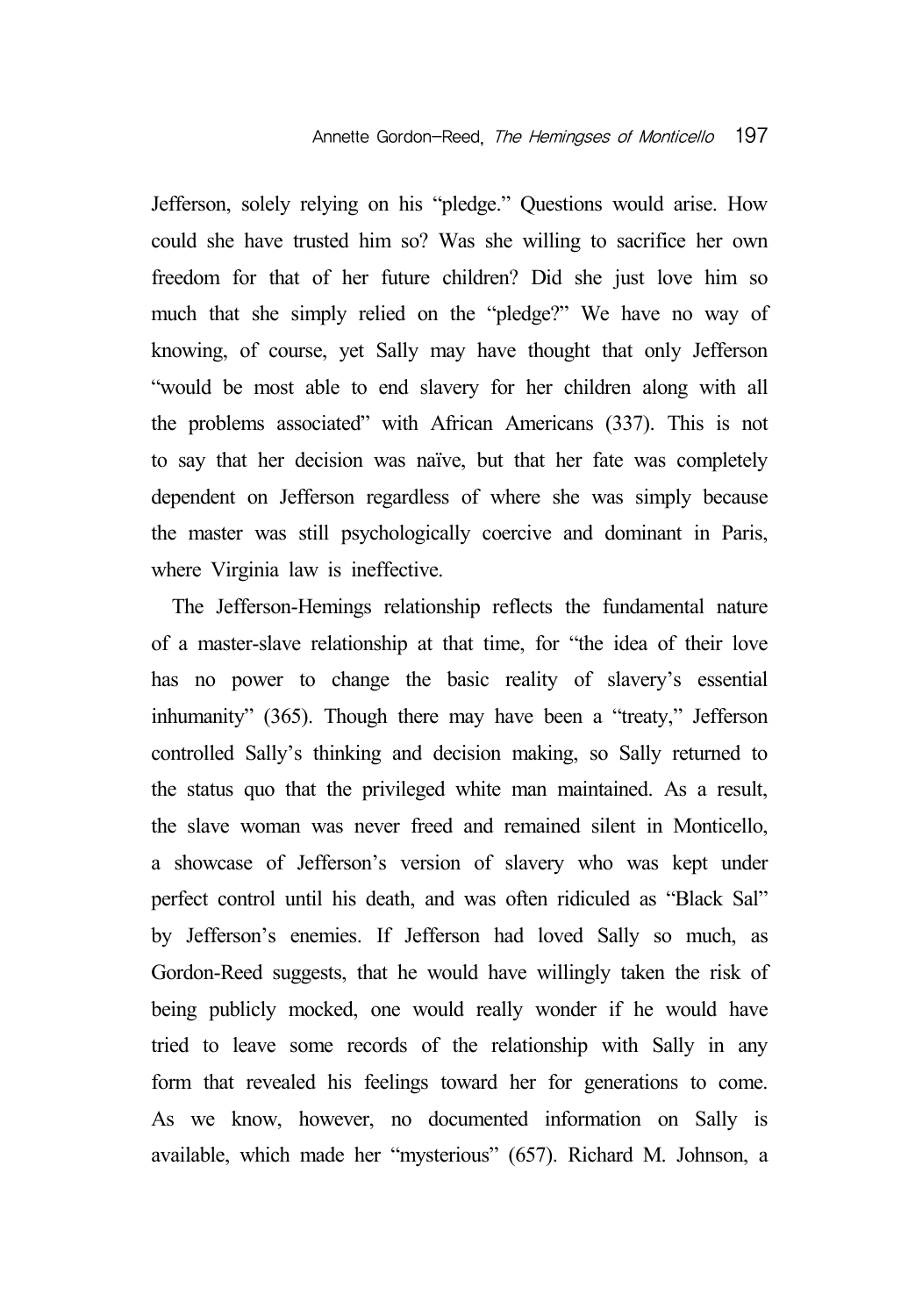## 198 Seonghoon Kim

war hero who became vice-president under Martin Van Buren, makes a comparable case; unlike Jefferson, Johnson lived openly with Julia Chinn, an octoroon slave he inherited, treating her as his common law wife, and even presented their daughters to white society in Kentucky. Of course, the simple comparison may not work. Still, that Jefferson was completely silent on Sally, while he allegedly "loved" her, is quite paradoxical, as he witnessed the revolutionary atmosphere in Paris. The older Jefferson, however, was somewhat reactionary. His overall stance on slavery, "underwent a subtle shift after his return from France," and the young Jefferson "who had been very vocal . . . on the subject of emancipation, fell pretty much silent from his middle age on" (566).

In all, Gordon-Reed's reading of the Jefferson-Hemings relationship as based on love is not so much effective at restoring Sally as an autonomous figure with agency as it is at highlighting the disturbing aspects of the third president of the U.S. Rather, *The Hemingses of Monticello* makes us understand Sally within the frame of colonialism in which the colonizer rescues the colonized in the name of civilization and freedom from savageness; in nineteenth-century America, Euroamericans coerced the colonized (e.g., the Native Americans) through treaties to assimilate them to white domination, thus confining the colonized within the "reservations," where the history of the people was erased. If the word "treaty" from Madison Hemings's testimony is valid, Monticello could be interpreted as another form of a reservation, where Jefferson erased the history of Sally in the name of the manumission of her children and under the guise of "the protection of his family" (639). Jefferson, an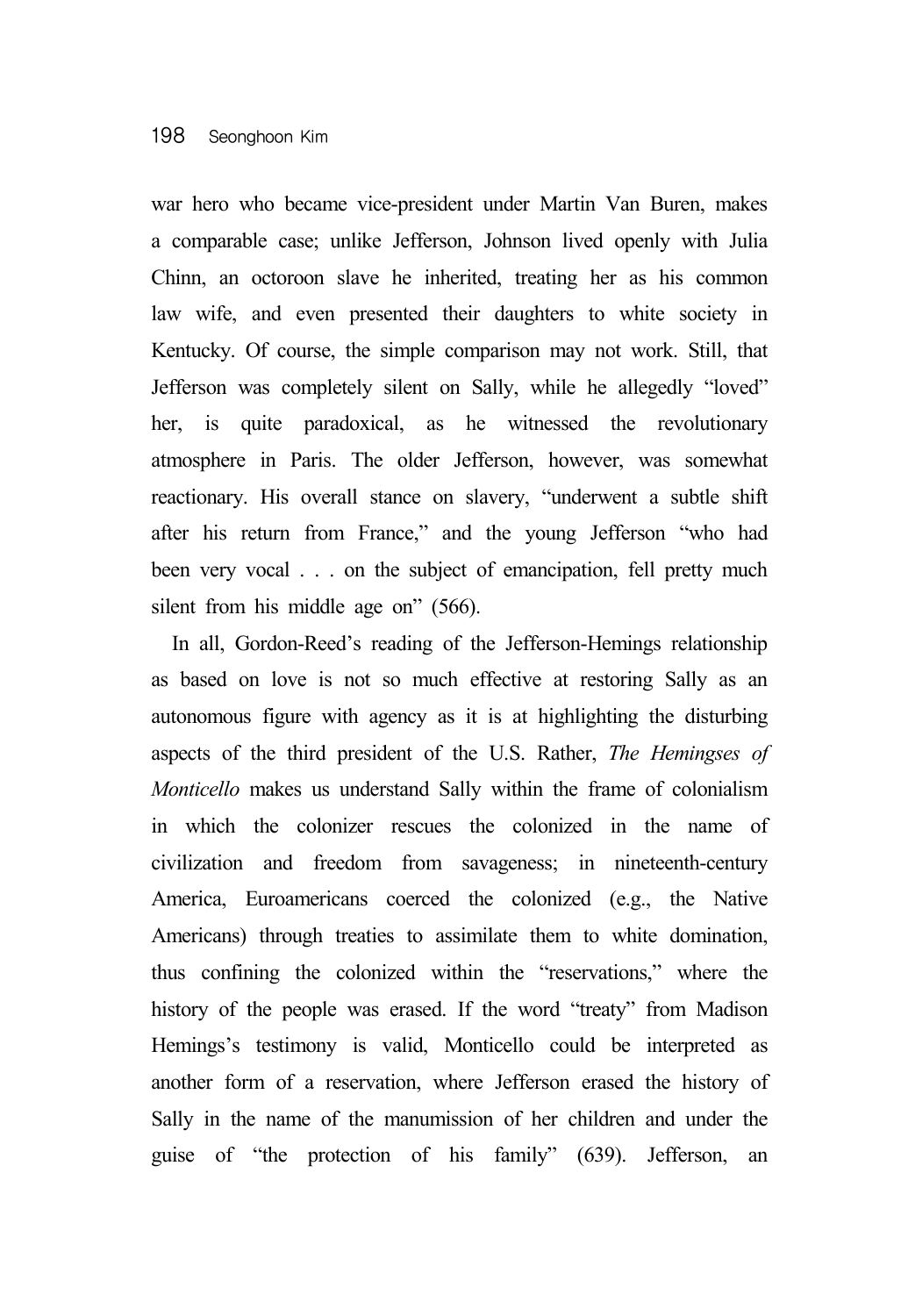enlightened person, who wrote of humans' immutable right to liberty in the "Declaration of Independence" for the American Revolution, freed only seven people in his life based on a "treaty" with his concubine, while many of his contemporaries, who were inspired by his writing, including some founding fathers like George Washington, manumitted their slaves during and after the Revolution. The existence of such a "treaty," as has been evidenced in numerous cases in nineteenth-century America, especially since Jefferson's era, is simply deception.